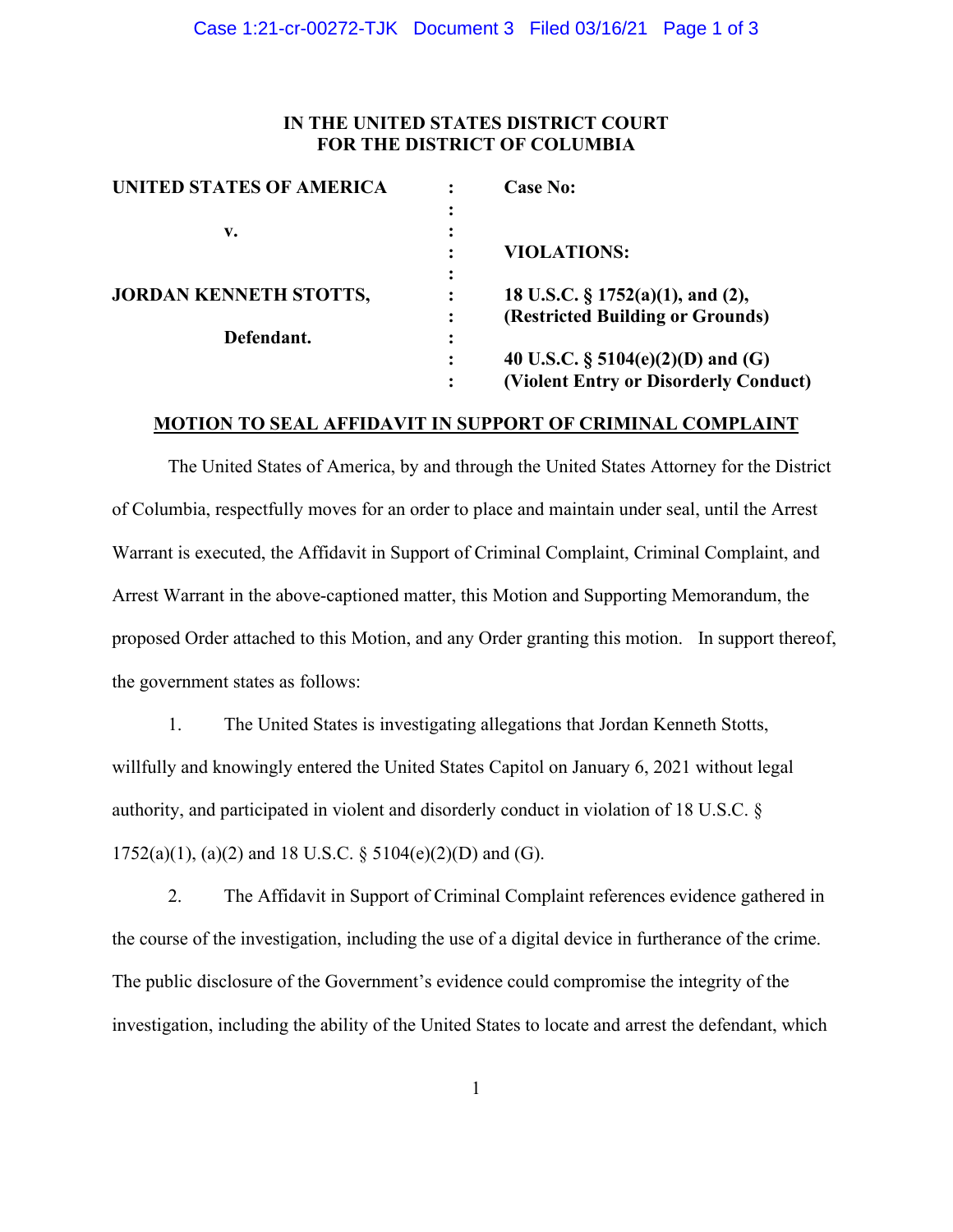### Case 1:21-cr-00272-TJK Document 3 Filed 03/16/21 Page 2 of 3

also may lead to the destruction of evidence in other locations including the digital device. Thus, a sealing order is necessary to avoid hindering the ongoing investigation in this matter.

2. As stated in Washington Post v. Robinson, 935 F.2d 282, 288 (D.C. Cir. 1999), there is a presumption of access to Court proceedings. But, this can be overridden if "'(1) closure serves a compelling interest; (2) there is a substantial probability that, in the absence of closure, this compelling interest would be harmed; and (3) there are no alternatives to closure that would adequately protect the compelling interest.'" Id. at 290 (quoting Oregonian Pub. Co. v. United States Dist. Court, 920 F.2d 1462, 1466 (9th Cir. 1990)).

3. In this matter, the United States has a compelling interest in preserving the integrity of its investigation and arresting the defendant. A limited sealing order ensuring that filings related to the Criminal Complaint and Arrest Warrant are not accessible from the Court's public files is narrowly tailored to serve a compelling interest.

4. Furthermore, the United States respectfully submits that complying with the normal notice requirements of Washington Post would defeat the purpose of the motion to seal. Persons who know the criminal justice system also know that docketing a motion to seal an Affidavit in Support of Criminal Complaint and Arrest Warrant, or a resulting sealing order, means that the defendant is charged with a crime, and the Government intends to arrest him. Thus, if this Motion or a sealing order were to become public, it would be the same as making public the Complaint and Arrest Warrant.

**WHEREFORE**, the United States respectfully requests that this Court issue an Order directing that the Clerk of the Court place and maintain under seal, until execution of the Arrest

2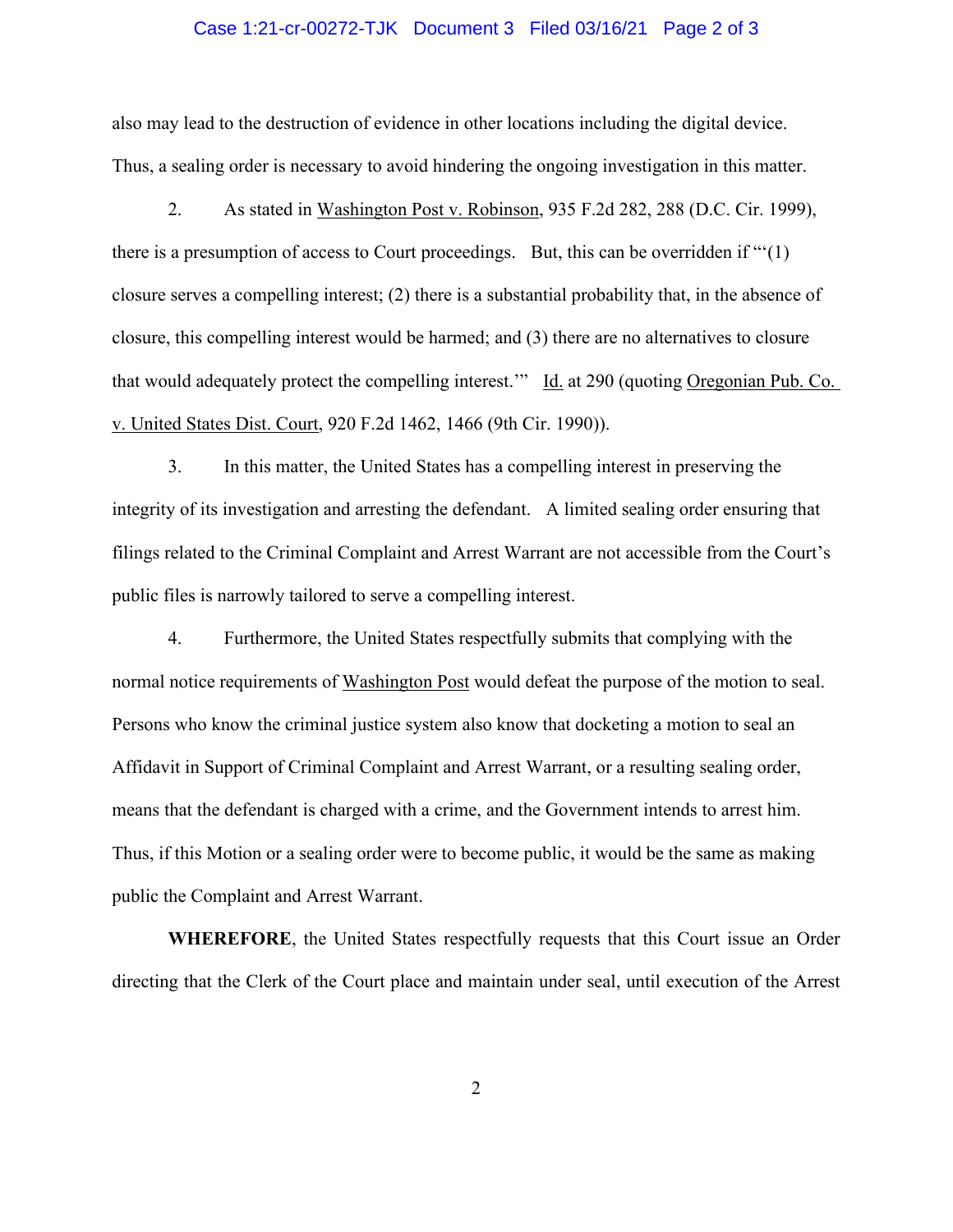Warrant, the Affidavit in Support of Criminal Complaint, this Motion and Supporting Memorandum, the proposed Order attached to this Motion, and any Order granting this motion.

Respectfully submitted,

CHANNING D. PHILLIPS ACTING UNITED STATES ATTORNEY D.C. Bar No. 415793

By: *<u>/s/ Christopher Amore</u>* CHRISTOPHER AMORE NY Bar No. 5032883 Assistant United States Attorney District of Columbia Captiol Riot Detailee  $55\overline{5}$  4<sup>th</sup> Street, N.W. Washington, D.C. 20530 Telephone No. (973) 902-6904 Chistopher.Amore@usdoj.gov